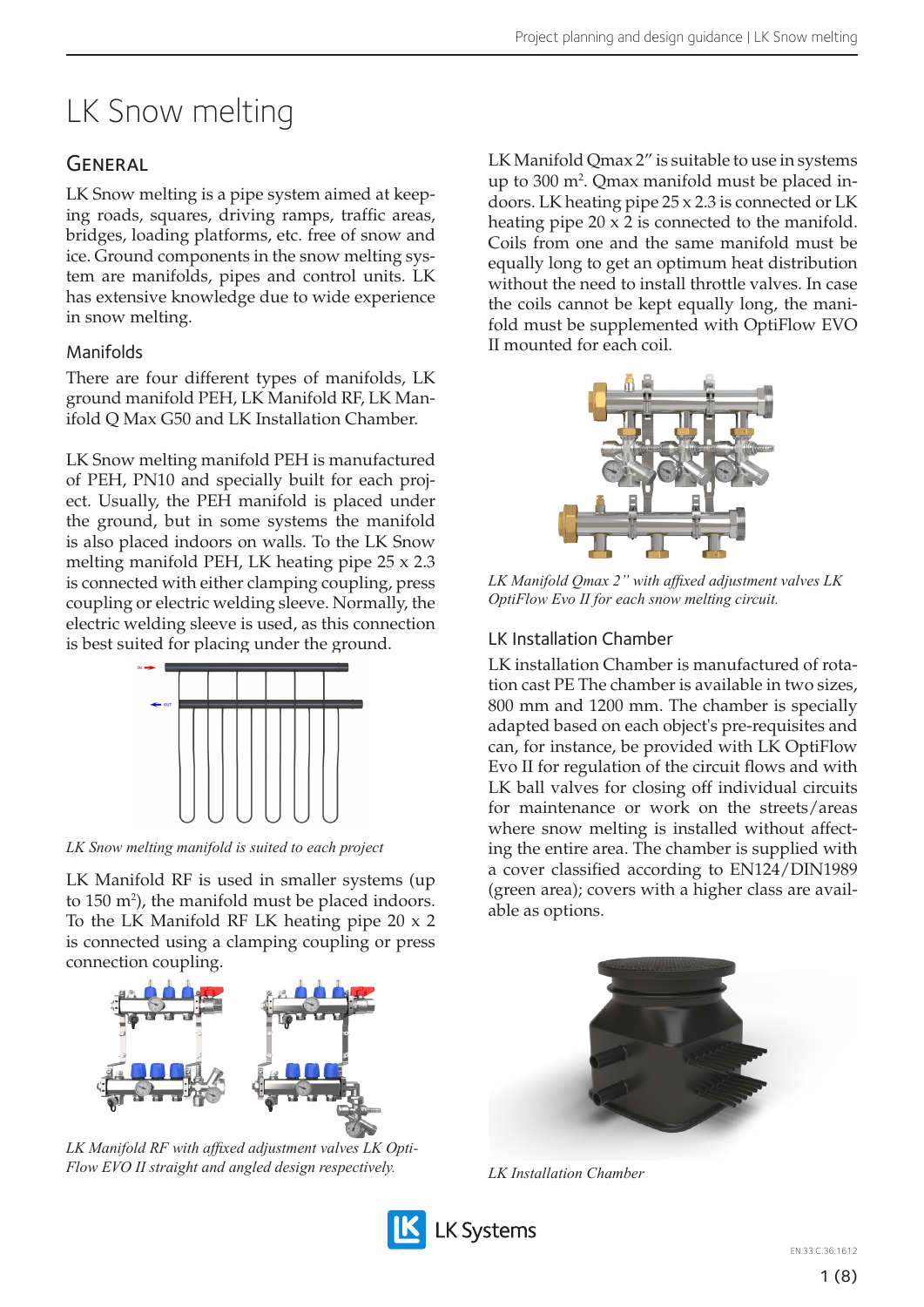### Pipes

#### There are two different pipe dim. for the system.

LK Snow melting pipe of the dimension 25 x 2.3 is the pipe that is commonly used for snow melting. The pipe is not provided with an oxygen barrier, therefore the snow melting system must be separated from other heating systems with a heat exchanger. There are three different connection types for connecting the snow melting pipe: clamping coupling, press coupling or electric welding sleeve. Electric welding sleeve is only used for prefabricated manifolds in PEH.

LK Heating pipes 20 x 2 is use for smaller systems (up to 300 m<sup>2).</sup> The pipe is provided with an oxygen barrier and is normally connected to existing heat sources with an intermediate heat exchanger. Usually, the heat exchanger is always required to antifreeze the snow melting system. The pipe is connected, using a clamping coupling, to LK Manifold RF or LK Manifold Qmax 2".

### Control Unit

LK control unit he ET02 is used to control the system optimally, as regards operational economics and operation time, in systems with intermittent operation. The equipment consists of a complete control unit with a ground sensor. The equipment can either send start/stop signal to external equipment such as a pump, valve or a BMS. Alternatively, the control unit can be used to start/stop a pump as well as maintain the flow temperature through the control valve actuation. By mainaining the flow temperature, the unit is supplemented with LK pipe sensor ETF, for more information, see separate information LK Control unit ETO2.



### Connection to heat source

Since the antifreeze heating medium must always be used in LK Snow melting system, the connection of the system to the existing heat sources is made with an intermediate heat exchanger.

### Influencing factors during the **DESIGN**

- The amount and intensity of snowfall
- Air temperature
- Speed of the wind
- Open area or area surrounded by buildings
- Radiation losses
- Time factor for the melting of snow
- Laying principle

The above mentioned factors work together in different ways depending on the circumstances. The intensity of the snowfall is seldom large at low temperatures rather is the most at zero point. When it snows, the radiation losses from ground level are low, so a snow cover builds up quickly that screens the radiation. A ground surface, which is screened also works favourably as the impact of the wind declines and the radiation losses reduce. Due to known parameters, the system is thus designed with regard to the flow, temperature, pressure drop and c/c distance on the piping.

### CONTINUOUS OPERATION

In case of continuous operation, the system is connected when the winter starts, or when it is otherwise considered appropriate. Connection can be made automatically or manually. Continuous operation gives, seen on the whole, longer operation time than intermittent operation, therefore the system must not be oversized with regard to the energy cost. Due to access to waste heat, continuous operation can be chosen. Continuous operation provides a heat buffer in the ground, which can melt snow relatively quickly without having to increase the power.

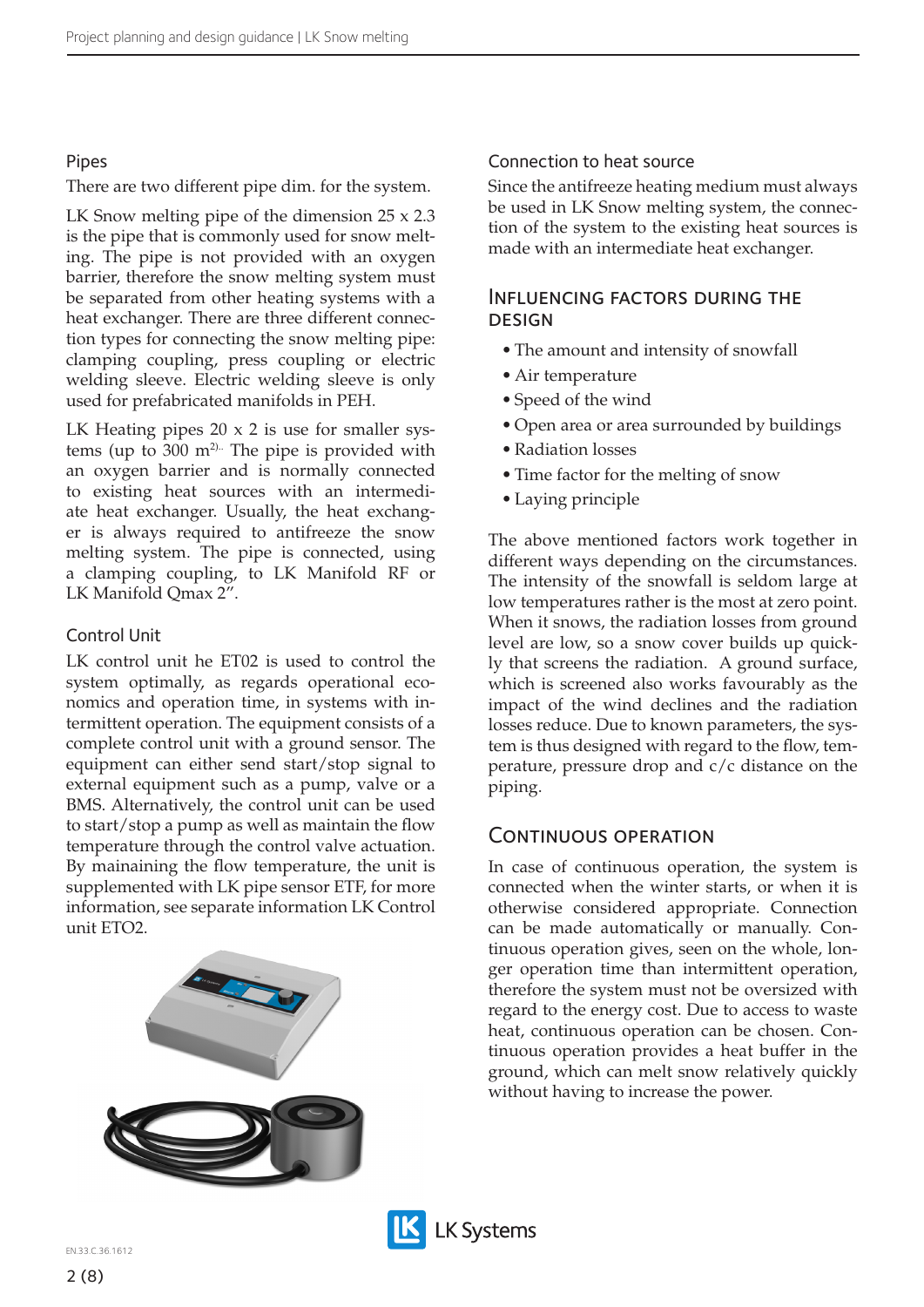### Intermittent operation

In case of intermittent operation, the system is controlled by a sensor installed under the ground that measures temperature and precipitation, and connects to snow melting, if necessary. After thawing, the heating is disconnected automatically. This principle entails that the ground can be frozen when the snowfall begins, and so a relatively high power is required to melt the snow.

## Ground insulation

Insulation has little impact in case of a continuous operation. Insulation in case of intermittent operation enables the heating course to go faster as the downward losses are reduced. The pipes must be laid at a distance from the insulation so that the heat transfer does not worsen. Beware of the water run-off when insulation is used.

Dimensioning of the insulation and design of ground construction when insulation is used in the construction must be performed by an expert.

### Piping

For all piping, snow melting strips are recommended so that the design c/c distance and trench depth are achieved, alternatively separate with great care when laying so that the pipes are in the right location If internally the pipes are laid with the wrong c/c distance and depth, the idea of a careful dimensioning disappears, and moreover the system performance is affected.

# Run-off

Roadway inlets must be available within the heated area for functioning of the melted water run-off.

### **TEMPERATURE**

# **LK Snow melting pipes 25 x 2.3**

- Continuous operational temp. max. 50 °C
- Max working pressure 6 bar

# **LK Heating pipe 20 x 2**

- Continuous operational temp. max. 60 °C
- Max working pressure 6 bar

# District heating

A possible alternative to heat supply is utilising heat content in the district heating return circuit through the heat exchanger. Most district heating suppliers apply a float tax with a bonus scale for the cooling rate. Prerequisites must be studied from case to case.

### Heating medium

Antifreeze heating medium must always be used. Follow the respective supplier's instructions carefully.

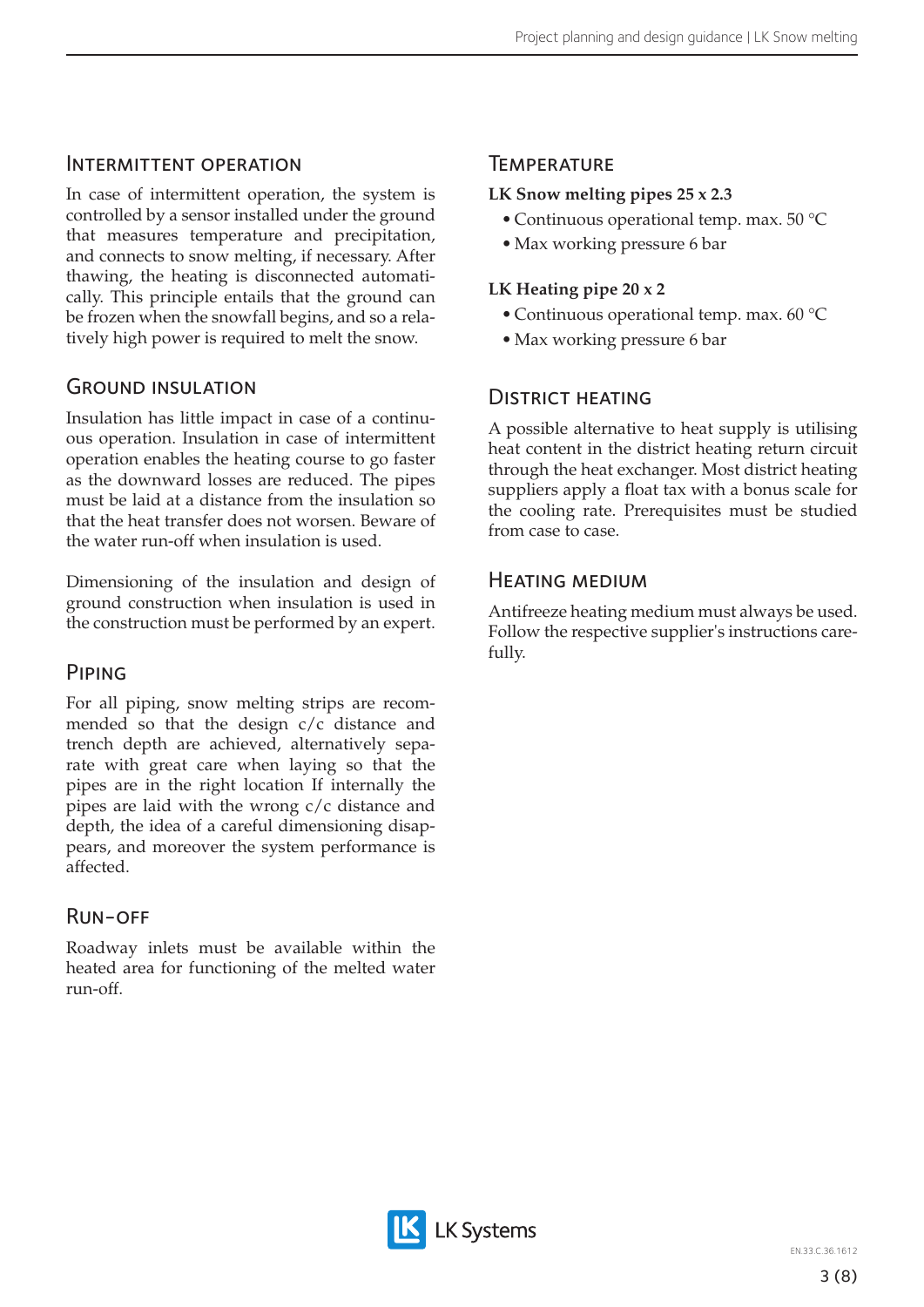### PRESSURE DROP DIAGRAM

The diagrams below are based on Colebrook's formula with surface roughness  $k = 0.005$  mm and water temperature +40 ° C. The diagrams refer to water and must therefore be compensated depending on the type and amount of frost protection. When mixing antifreeze, the capacity of the heating circuit for the heating medium reduces and therefore the fluid flow must be increased to provide the original estimated effect.

**Example:** 30% ethylene glycol mixture means that the flow must be increase by about 20% compared to pure water.

Pressure drop diagram for snow melting manifolds PEH PN 10



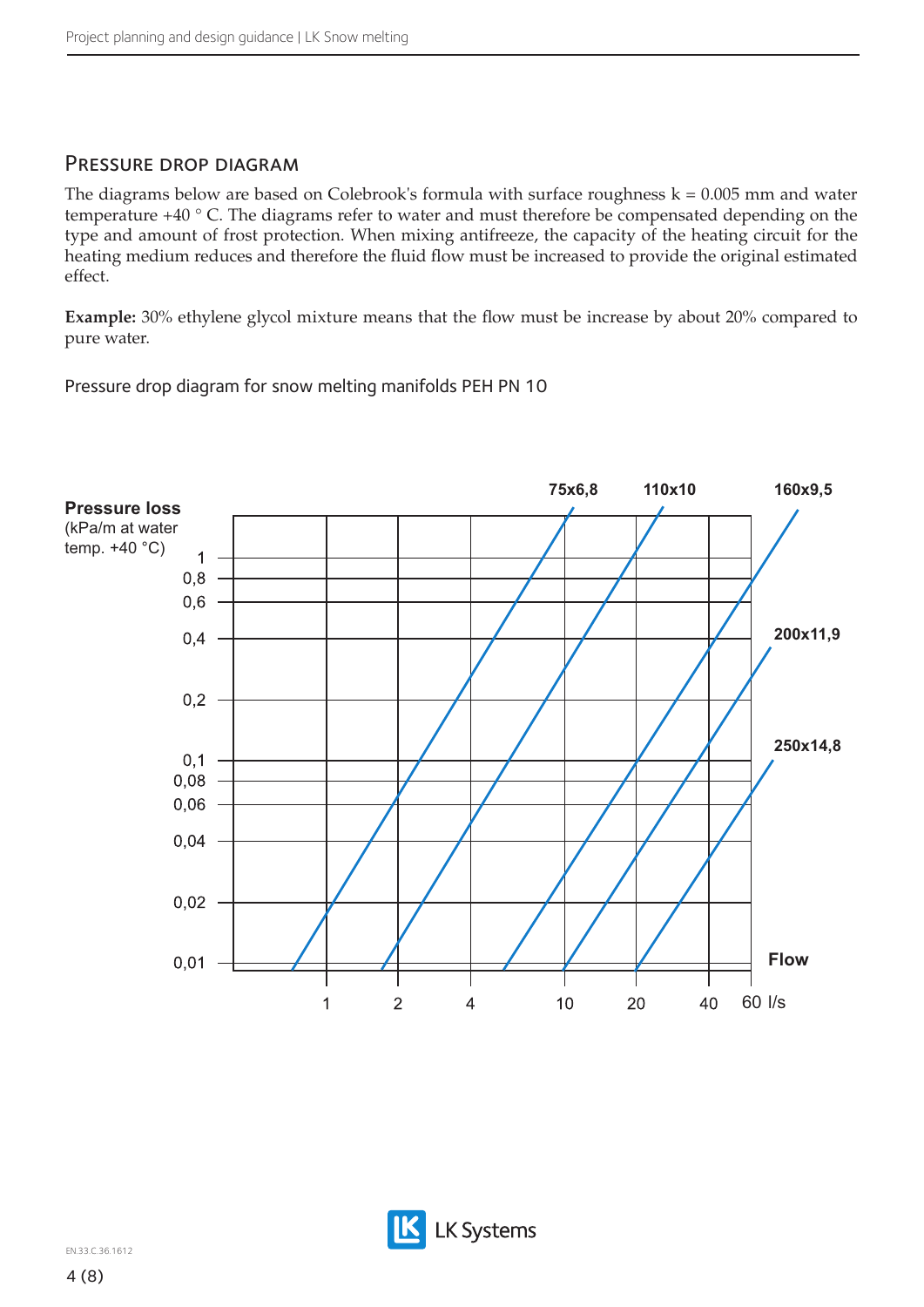

### Pressure drop diagram for snow melting pipes



EN.33.C.36.1612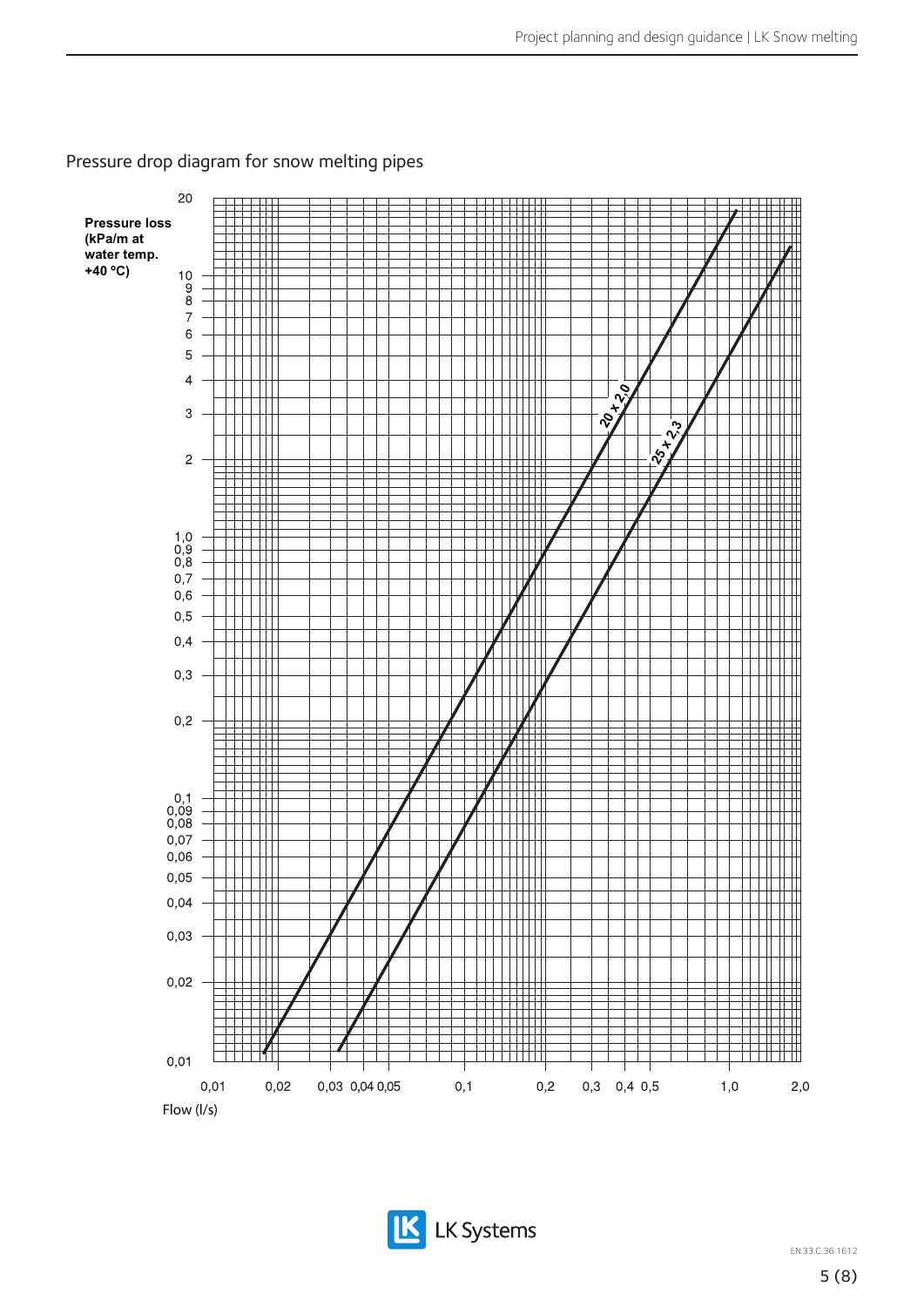# Connection to gas or oil boiler



#### Function

LK Ground sensor ETOG controls or disables the snow melting system via the LK Control Unit ETO2. LK Control unit ETO2 maintains the flow temperature via the impact of 0 to 10 voltage actuator (not LK item).

### Control function

LK Pipe sensor ETF regulates control valve SV1 via LK control unit ETO2 so that a constant flow temperature is obtained.

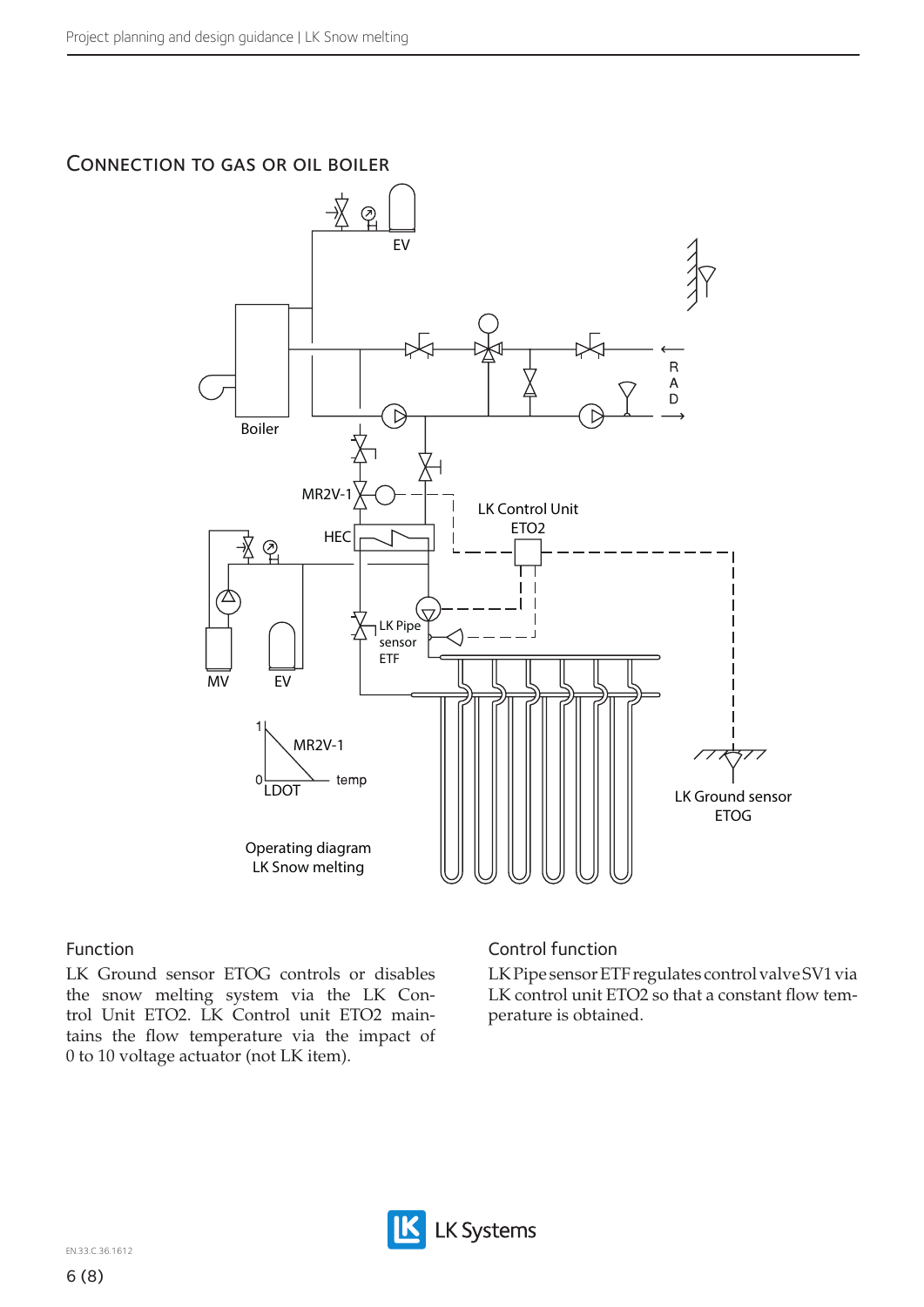

# Connection to the 2-step connected heat exchanger

### Function

LK Ground sensor ETOG controls or disables the snow melting system via the LK Control Unit ETO2. Control equipment type DUC or conventional control function unit for snow melting system integrated with the property's other control and regulator equipments and not included in the LK product range.

### Control function

Temperature sensor GT controls the control valve SV1 and SV2 in sequence through the control function unit RC or BMS, so that a constant flow temperature is obtained. Pumps for heat carriers must be in continuous operation or switched off 24 hours during winters. Pump motions must take place during the summer.

### Heat exchanger bypass

The isolation valve must be open during the summer.